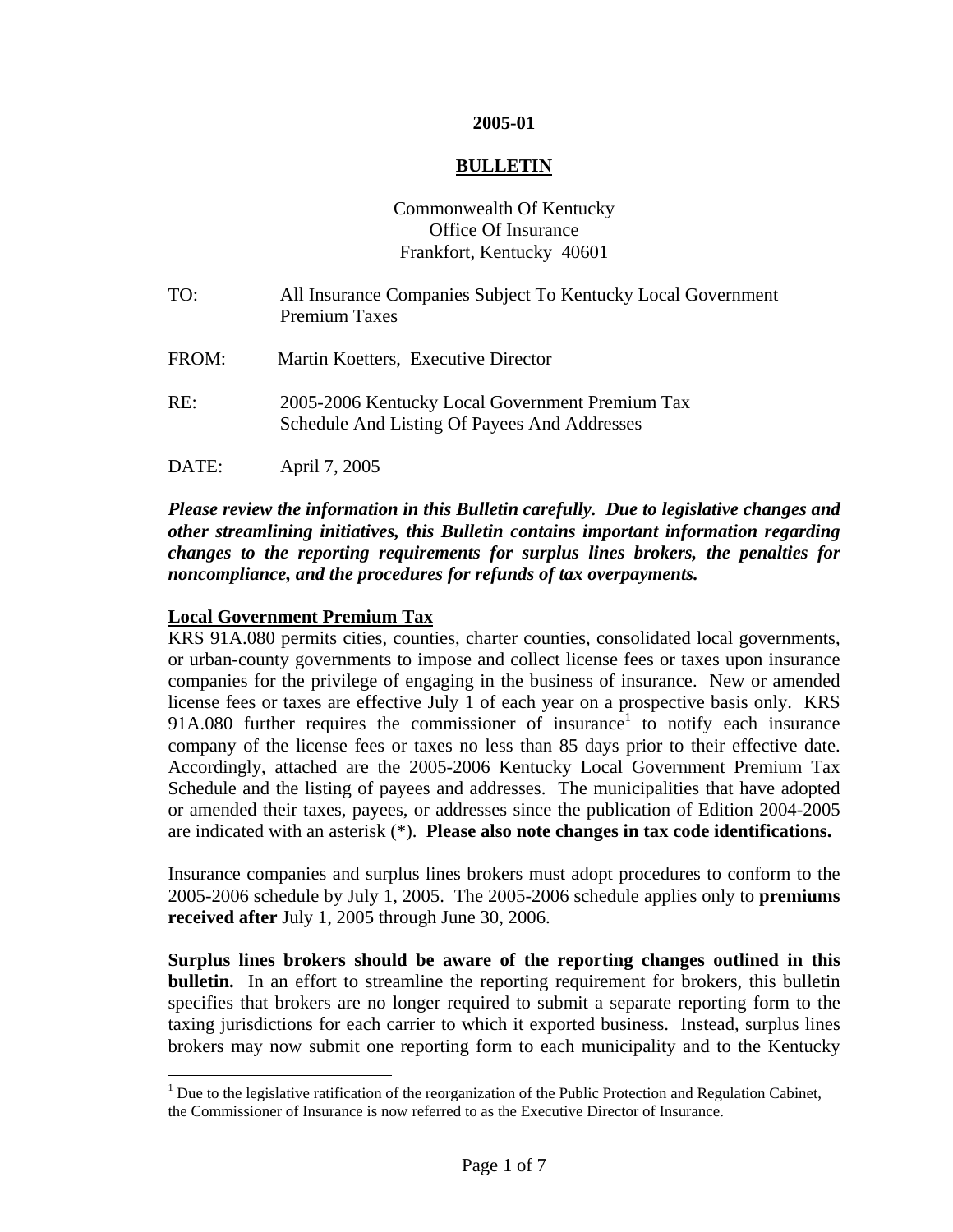Office of Insurance. The reporting forms require the surplus lines brokers to list the carriers through which business was placed and which make up the taxable premium being reported. A separate section has been included on the tax reporting forms for the reporting of this information.

# **Determination of Tax Liability**

Pursuant to KRS 91A.080, taxes are imposed on the risks located within the corporate limits of the city, county, charter county, consolidated local government, or urban-county government. Since many mailing addresses are not where the risk is located (they could be within more than one county, or on a county line) zip codes cannot be used to determine the tax liability. It is imperative the insurance company/broker identify the specific county and/or city in which the risk is located in order to properly assess the local government premium taxes.

The insurer/broker must use the tax rate effective on the first day of the policy term. When an insurer/broker collects a premium as a result of a change in the policy during the policy term, the tax rate used shall be the rate in effect on the effective date of the policy change. The percentage tax rates are to be charged per policy.

# **Special Instructions Related to Surplus Lines Business**

Pursuant to KRS 304.10-180(1)(c), each surplus lines broker is required to pay the local government premium tax in accordance with KRS 91A.080.

Separate quarterly tax returns shall be submitted to the applicable local government by the surplus lines broker. Each return submitted to the local governments shall include a listing of the insurance companies that supplied the coverage for which the premiums and taxes are being reported. This information shall be listed in the designated section of Form LGT-141. **Please note that surplus lines brokers are no longer required to submit a separate Form LGT-141 to each municipality for each insurance company through which insurance business was exported.**

Annual reconciliations shall be filed with the Office of Insurance and the applicable local government by the surplus lines broker. Each return submitted to the local governments shall include a listing of the insurance companies that supplied the coverage for which the premiums and taxes are being reported. This information shall be listed in Section III of Form LGT-140. **Please note that surplus lines brokers are no longer required to submit a separate Form LGT-140 to each municipality for each insurance company through which insurance business was exported.**

# **Exemptions to Tax Liability**

No license fee or tax shall apply to premiums received on the following policies:

- Group health insurance provided for state employees;
- Individual health insurance including policies issued through Kentucky Access;
- Workers compensation insurance;
- Public service companies which pay ad valorem taxes;
- Annuities: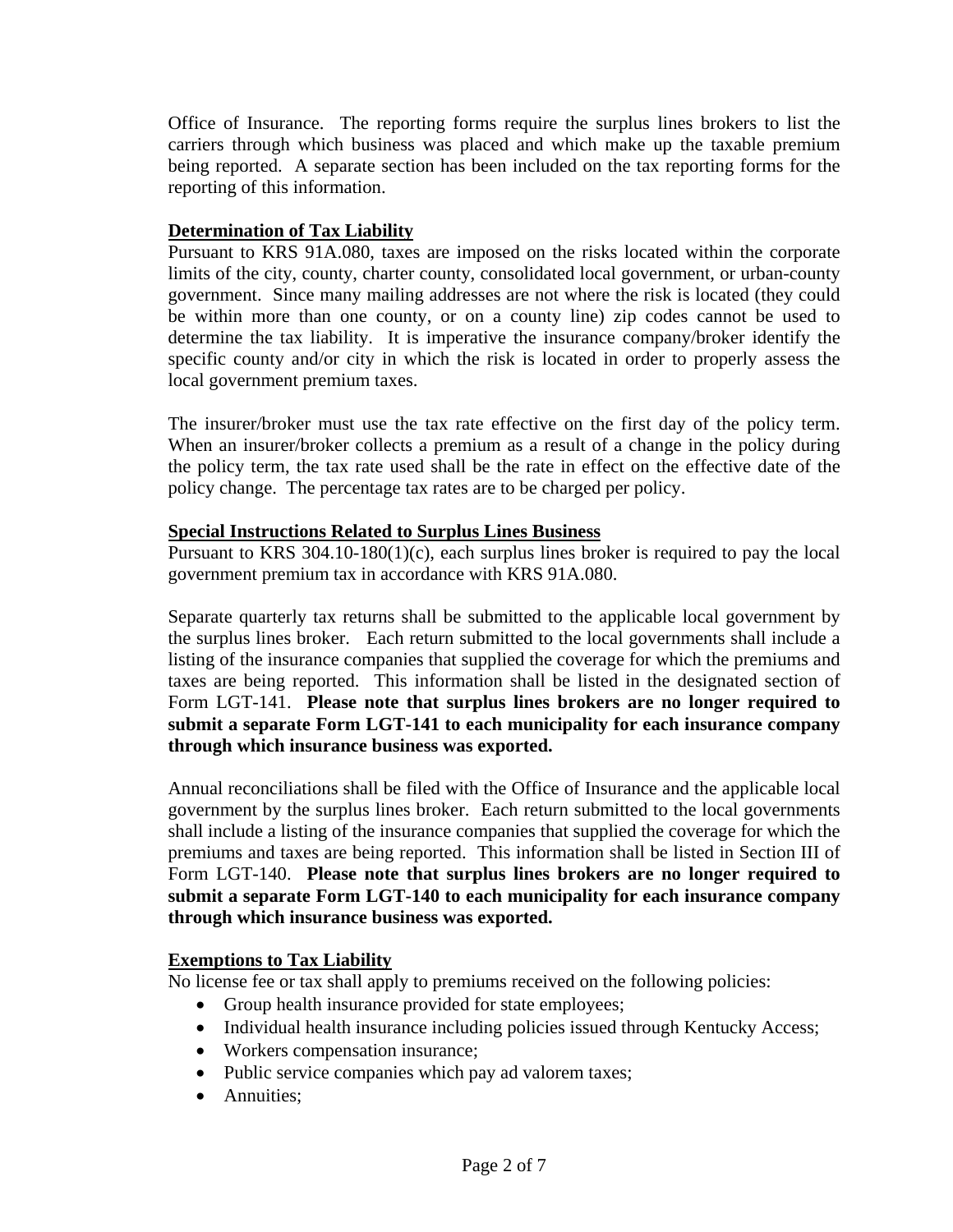- Federal flood insurance; or
- Municipal bonds, leases or other debt instruments issued by or on behalf of the municipality.
- High deductible health plans as defined in 26 U.S.C. sec.  $223(c)(2)$ , commonly referred to as Health Savings Accounts.

No license fee or tax shall apply to policies issued by

- Entities issued a certificate of authority to do business in Kentucky only as a health maintenance organization pursuant to KRS 304.38-060;
- Entities issued a certificate of authority to do business in Kentucky as a captive insurer pursuant to KRS 304.49-010; or
- Domestic life insurance companies electing to be taxed under the provisions of KRS 136.320 – Capital and Surplus Tax.

Additional exemptions may apply pursuant to the ordinance enacted by the local government. Please refer to the tax code for each local government identified on the attached schedule for additional information.

## **Indivisible Premium**

KRS 91A.080 requires a breakdown of all collections by category. Therefore, the appropriate premium must be allocated to the various lines before the applicable tax is calculated. For indivisible premiums, a weight of two-thirds of the premium must be given to the fire provision and one-third of the premium to the property and casualty provisions before determining the tax.

#### **Tax on Life Insurance**

The tax on life insurance shall be based on the first year's premiums and applied to the amount actually collected within the first year.

#### **Minimum Taxes**

If the calculated tax is less than the stated minimum tax, the insurer must pay the minimum amount. The minimum tax shall be paid quarterly, per company, and is not chargeable to the insured.

#### **Flat Fees**

Flat fees shall be paid quarterly, per company, and are not chargeable to the insured.

#### **Collection Fees**

Pursuant to KRS 91A.080(4) and 806 KAR 2:090, a reasonable collection fee may be charged and retained by the insurance company or its agent. The collection fee shall not be more than 15% of the tax collected and remitted to the local government or 2% of the taxable premium, whichever is less. This fee is in addition to the tax payable.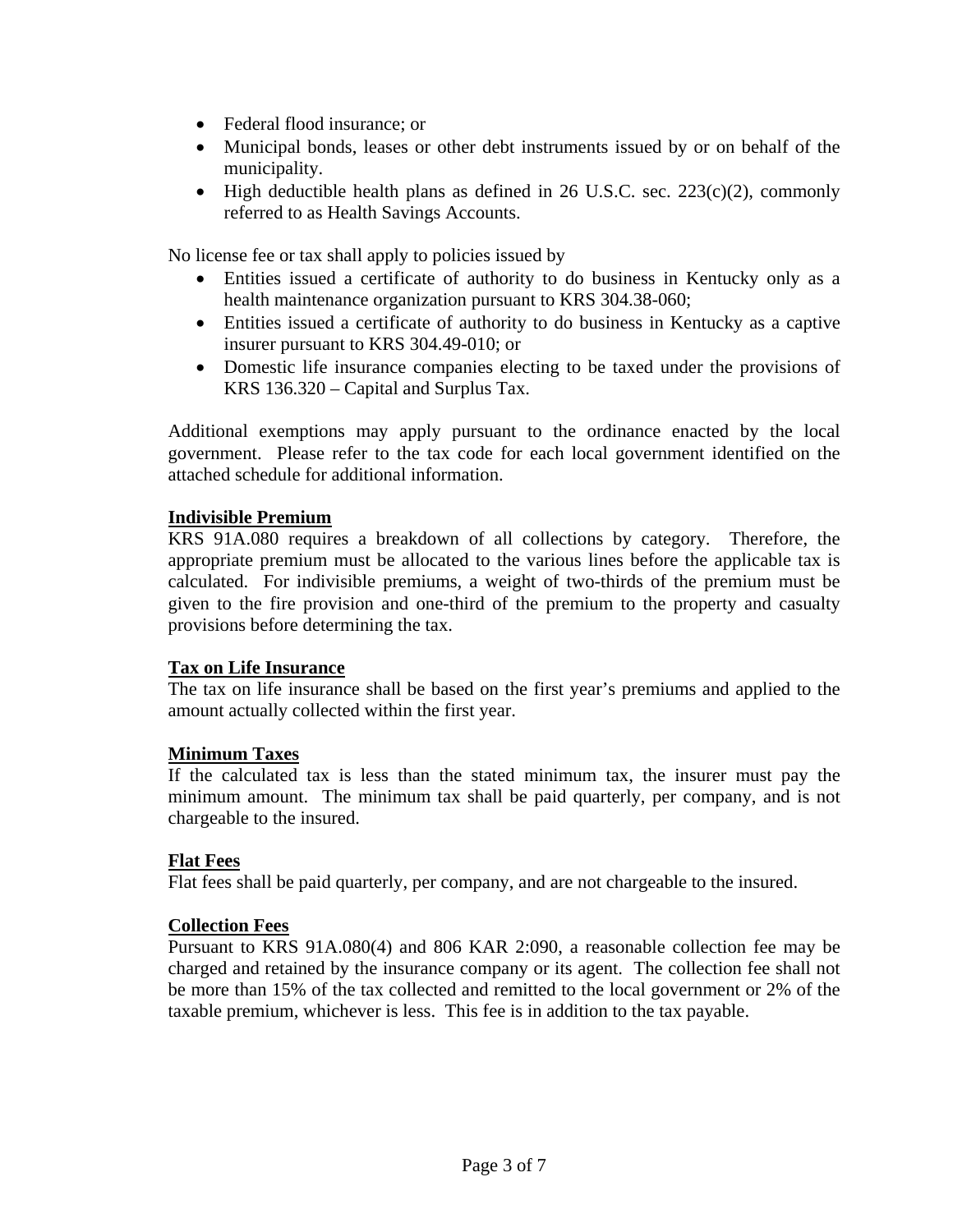# **Adding Taxes to Policy Premium**

Each policy issued to an insured for the first time shall include notice that the premium includes a charge for local government premium taxes if local government premium taxes are included in the premium charge.

Pursuant to 806 KAR 2:096, the premium for the following policies shall make a provision for license fee or tax:

- Property;
- Casualty;
- Surety;
- Marine;
- Title: or
- Mortgage guaranty insurance.

The premium life and health insurance policies may make a provision for the license fee or tax.

On policies naming a city or the state or one of its agencies as the insured, the license fee or tax may not be added to the policy premium.

# **Refund of Tax Overpayments**

Effective June 20, 2005, any insurance company, broker, or agent that overpays any license fee or tax to a city, county, charter county, consolidated local government, or urban-county government shall be refunded the amount overpaid. If it is determined that an insurance company, broker, or agent paid a license fee or tax to a city, county, charter county, consolidated local government, or urban-county government based upon premiums collected upon lives or risks which are discovered to be located outside the legal corporate limits of the city, county, charter county, consolidated local government, or urban-county government which was paid the license fee or tax, the insurance company, broker, or agent shall be refunded those license fees and taxes within ninety (90) days of notice to the governmental entity paid. In accordance with KRS 304.12- 190(3), any tax or collection fee collected from an insured by the insurance company, broker, or agent on a risk for which no such tax or fee was due shall be promptly refunded to the insured.

# **Unearned Premiums**

As to return of premiums to policyholders, KRS 91A.080 specifies that the tax on the unearned premium shall be returned to the policyholder at the same rate at which the tax was collected and shall be taken as a credit by the insurer on its next quarterly report to the local government. Returned premiums shall be reported on the annual reconciliation Form LGT-140. If the tax rate of the returned premium is different from the tax rate of the quarter in which it was returned, the returned premiums and the rate at which they were returned must be listed as a separate line item.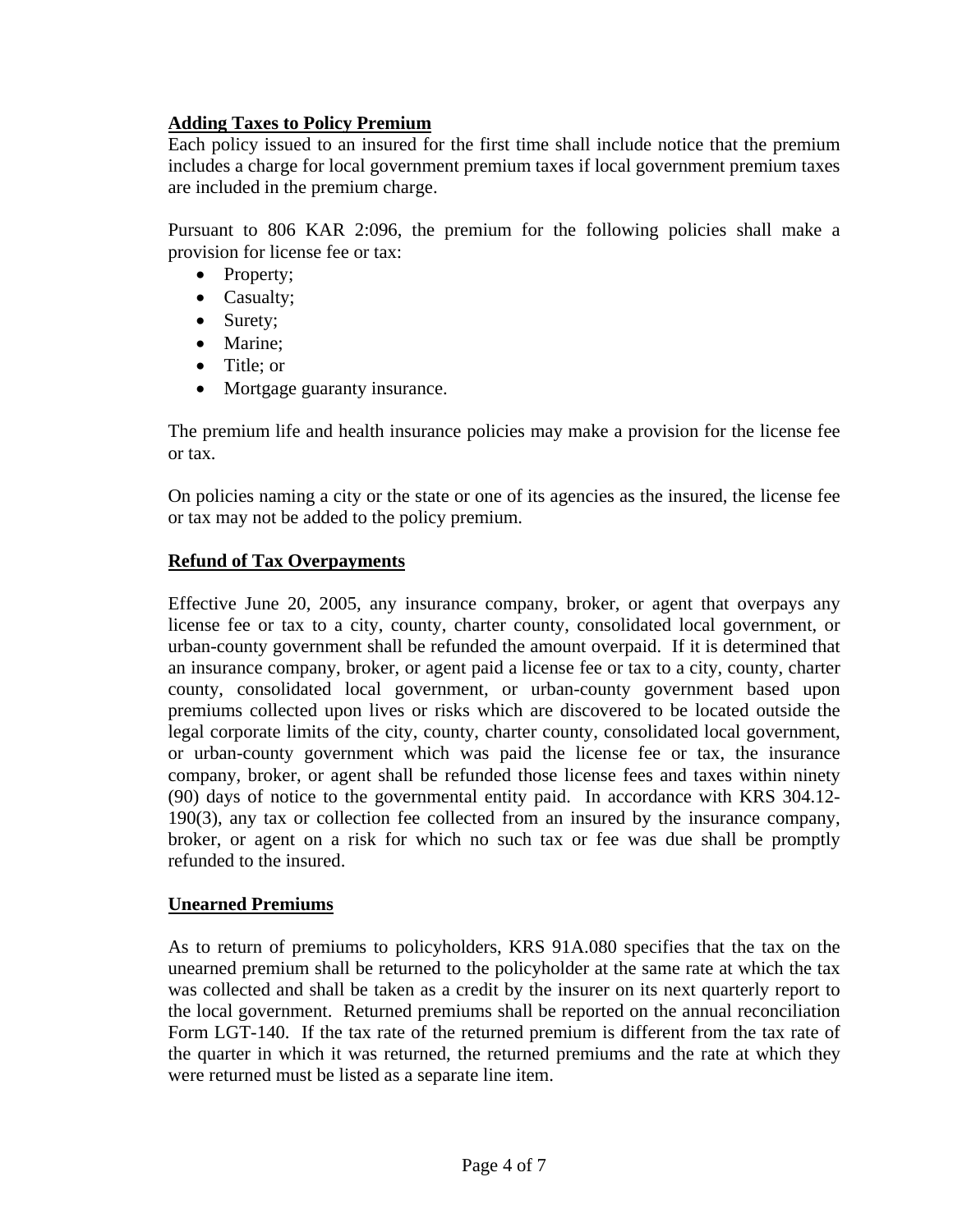# **Credit for City Tax Against County Tax**

KRS 91A.080(12) requires insurance companies to credit city license fees or taxes against the county license fees or taxes imposed for the same license fees or taxes imposed by the county. This credit only applies if the county ordinance was enacted on or after July 13, 1990.

For reporting purposes, a credit of the city license fees or taxes against the county license fees or taxes must be taken and an LGT-142 form attached to the quarterly filing (Form LGT-141) and the annual reconciliation (Form LGT-140) if all of the following are true:

- The risk is located within the city limits;
- The county in which the city is located also imposes a tax;
- The county issued its ordinance on or after July 13, 1990; and
- The county license fee or tax for the applicable category (life, health, casualty, etc.) is higher than the city license fee or tax.

If a credit is required, the insurance company must pay the license fee or tax due to the city and pay the balance due to the county.

For July 1, 2005 through June 30, 2006, this credit applies to the following local governments:

Breckinridge County

- Cloverport
- Hardinsburg
- Irvington

Bullitt County

- Fox Chase
- Hebron Estates
- Hunters Hollow
- Lebanon Junction
- Shepherdsville

#### Casey County

• Liberty

Hopkins County

- Dawson Springs
- Hanson
- Madisonville
- Nebo

# Hopkins County (cont'd)

- Nortonville
- St. Charles
- White Plains

#### Jefferson County

- Glenview Manor
- Kingsley
- Ten Broeck
- Watterson Park

#### Mason County

• Dover

#### Meade County

• Ekron

#### Pulaski County

• Science Hill

#### Wayne County

• Monticello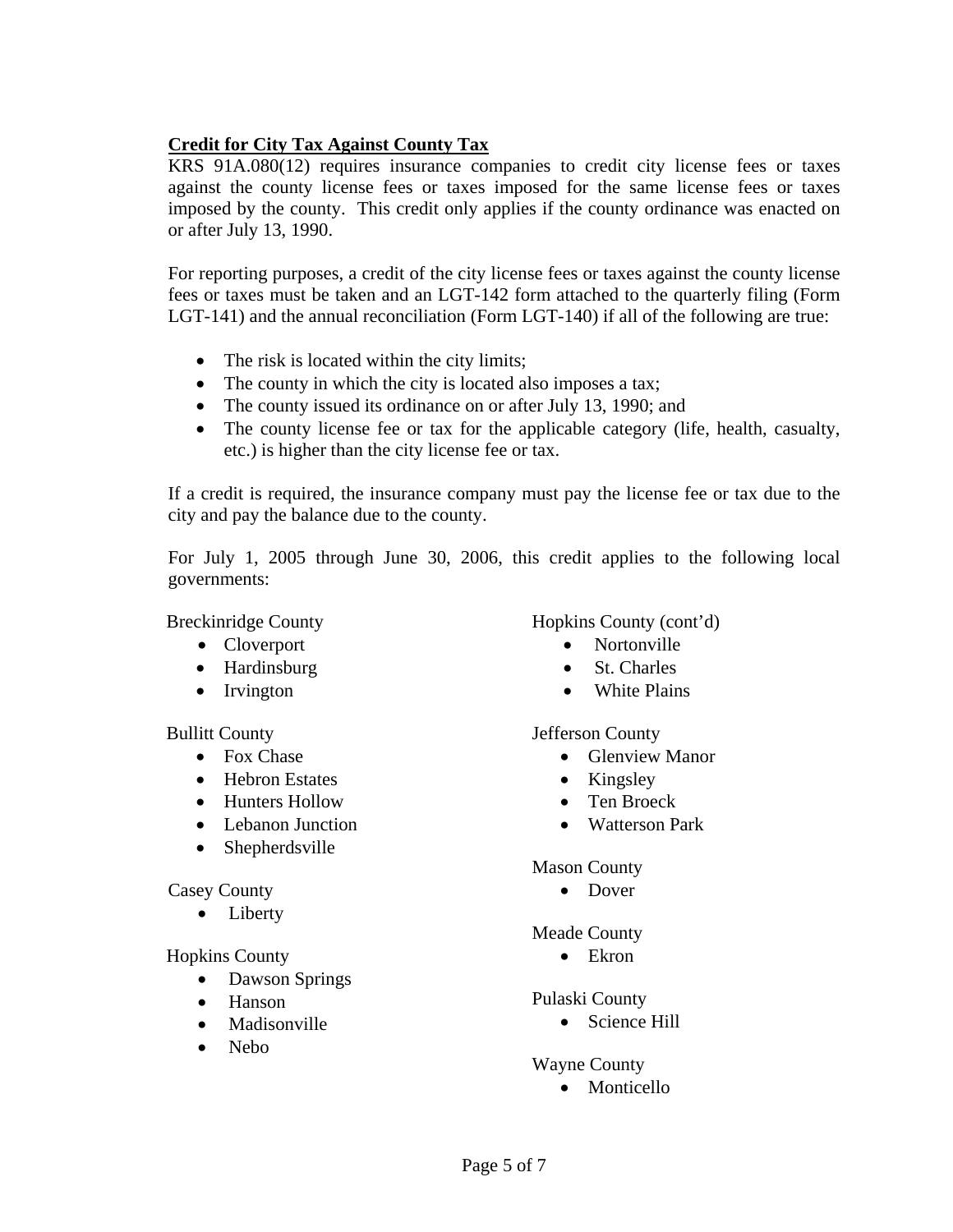# **Quarterly Payment of Taxes**

License fees or taxes are due to the applicable local government 30 days after the end of each calendar quarter. Each insurance company and surplus lines broker shall file separately, using form LGT-141 or a substantially similar form. These forms do not need to be filed with the Office of Insurance. However, pursuant to 806 KAR 2:070, these forms must be retained for a minimum period of five (5) years. For more specific information regarding the filing of the quarterly tax return, please refer to the instructions for filing form LGT-141.

# **Quarterly filings submitted in a format other than on Form LGT-141 or a substantially similar form will not be accepted as a complete filing by the Office of Insurance and will be returned to the filer.**

## **Penalties**

Pursuant to KRS 91A.080(9), any license fee or tax not paid on or before the due date shall bear interest from the date due until paid. The Department of Revenue has set the interest rate for 2005 at five percent (5%). Any interest due is payable to the applicable local government. Additionally, pursuant to KRS 91A.080(7), willful failure to properly collect and remit the fee or tax constitutes grounds for revocation of the insurance company's certificate of authority.

**In addition, effective June 20, 2005, if the Office of Insurance finds that an insurance company has willfully engaged in a pattern of business conduct that fails to properly collect and remit the fee or tax imposed by a city, county, charter county, consolidated local government, or urban-county government, the Office of Insurance may assess the responsible insurance company an appropriate penalty fee no greater than ten percent (10%) of the additional license fees or taxes determined to be owed to the city, county, charter county, consolidated local government, or urban-county government.** 

#### **Annual Reconciliation**

Each insurance company and surplus lines broker shall file an annual reconciliation on or before March 31<sup>st</sup> of each year to the applicable local government. In addition, a copy of the annual reconciliation and a filing fee of \$5.00 per insurance company or surplus lines broker, payable to the Kentucky State Treasurer, must be submitted to the Office of Insurance, Local Government Premium Tax Unit, P.O. Box 517, Frankfort, Kentucky 40602. The insurer and surplus lines broker shall use Form LGT-140 or a substantially similar form.

If an insurance company or surplus lines broker has not collected premiums for which a local government premium tax applies, the insurance company/broker shall file an annual reconciliation with the Office of Insurance. The annual reconciliation shall state the reason that no Kentucky local government premium taxes were due.